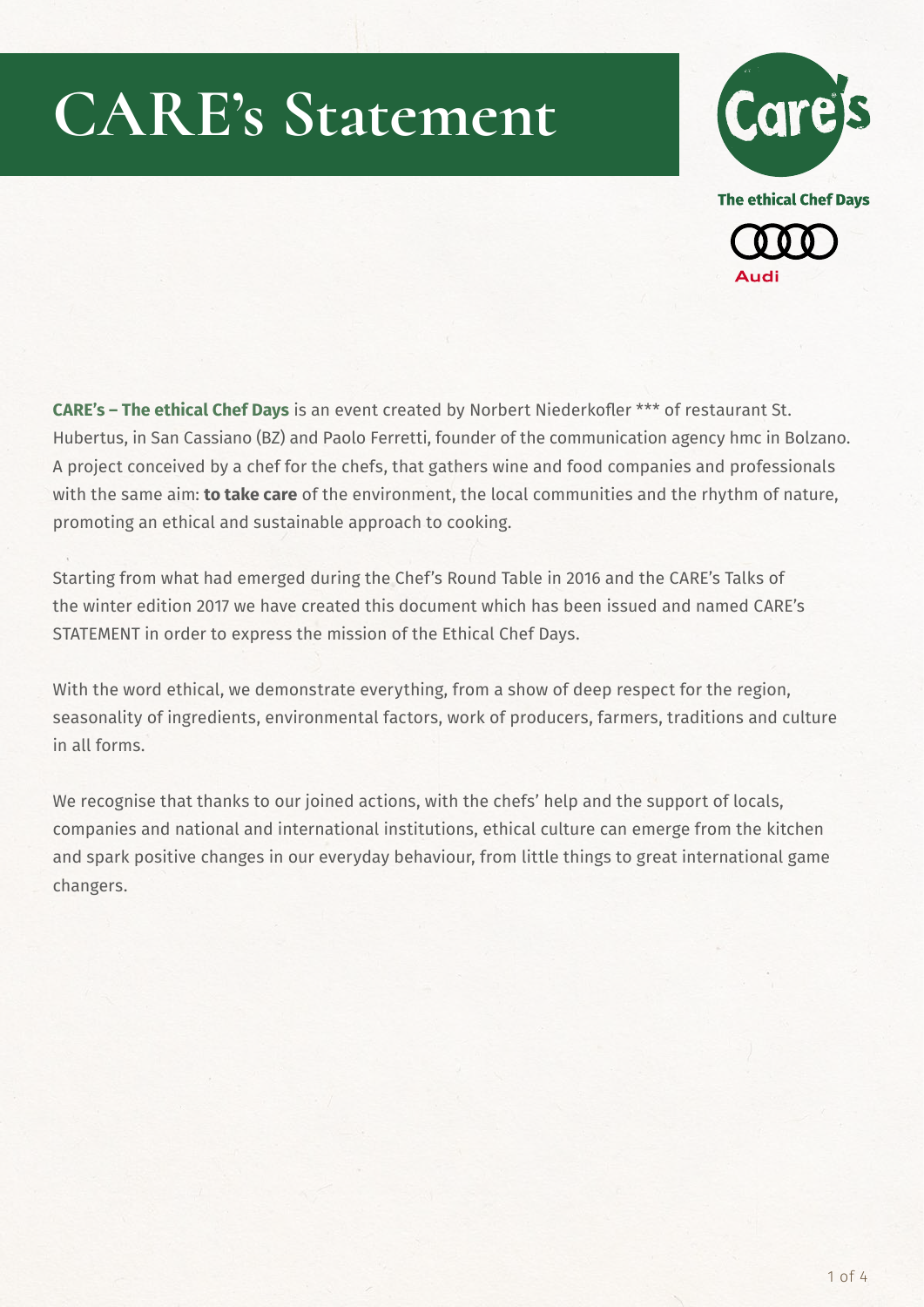

**The ethical Chef Days** 



#### Signing the CARE's Statement

- we affirm our responsibility to put in action ethical behaviour and choices starting in the kitchen
- we commit ourselves to constantly verify our ethical behaviour
- we engage ourselves to spread this attitude, especially to future generations, who are going to inherit the tradition and will make it the starting point from which to create innovation.

#### To us an ethical and sustainable approach in cuisine means:

- adopting a **sustainable** attitude, which avoids waste, favours recycling and preserves the beauty and wealth of Mother Nature
- respecting the **seasonality** of the produce, meant as the highest expression of flavour and quality
- living the limit of ingredients as a **inducement to creativity**
- **• respecting the region** as a starting point, using local produce to interpret the cuisine of its origins or choosing products similar in colour-odour-flavour to the original product when not available
- **• accepting imperfection** of shapes and appearance, to favour genuineness, authenticity, history and locality, which the product tells us in the most traditional home cuisine
- aim at **self-sufficiency and self production** regarding food (small farms, gardens, woods) and **energy** (using renewable energies, optimising energy efficiency) for a sustainable use of resources
- confer to food on a **social and cultural role**, through which daily activities become responsible, respectful and enriching
- be all **responsible** equally of the custody of earth, the protection of the territory and it's environmental value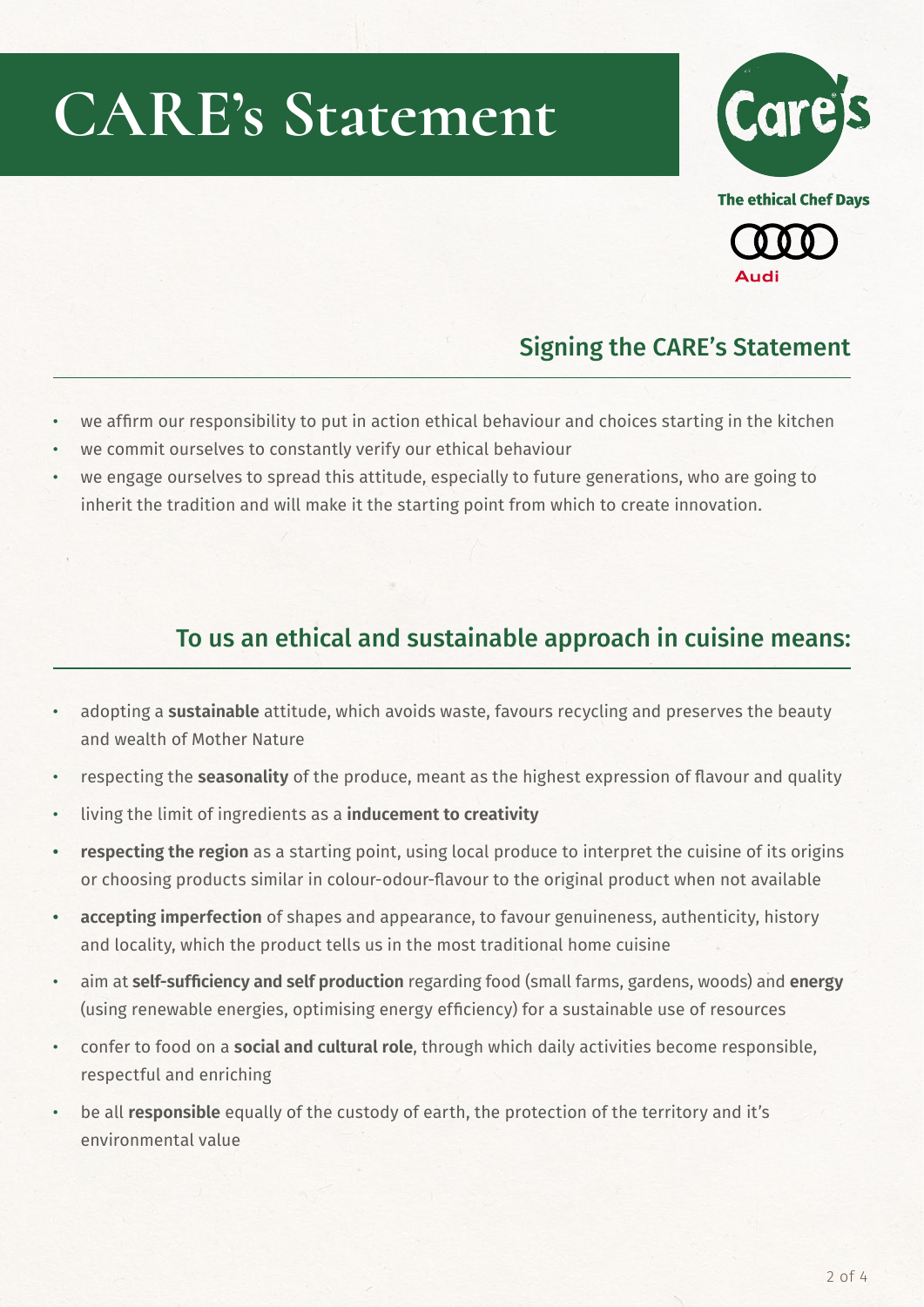



*Convinced that we can contribute in our small way to a healthier, equal and sustainable world, as protagonists and ambassadors of the whole food chain and catalysts of cultural processes, we commit ourselves to:*

- responsible behaviour and virtuous practise in all daily productive activities such as, saving energy and water, reducing waste and recycling in order to protect the environment
- taking care and keeping awareness of the nature of the ingredients we use, asking about their origin, how and where they were produced, considering the environmental impact and favouring local and seasonal produce
- preserving products correctly and working creatively to use food scraps, in order to minimize waste
- promoting environmental and food education, and a cuisine which is sustainable for our planet and a source of well being for mankind by explaining our choices to students, suppliers, farmers, agriculturists and clients to raise collective awareness
- visiting our most important suppliers personally, together with the co-workers, not only to see how they work, but also to create a tighter bond, sharing opinions and knowledge
- giving our suppliers visibility in showing our commitment by supporting local enterprises with the right attitude
- leaving a heritage to the future generations, those who represent the future of our work, so that starting from our tradition, they will move towards innovation with more awareness and sense of responsibility
- by setting an example first hand, creating awareness in the private homes, institutions and enterprises to activate a public opinion
- creating a network of professionals at a national and international level, to strengthen communication and spread the ethical message